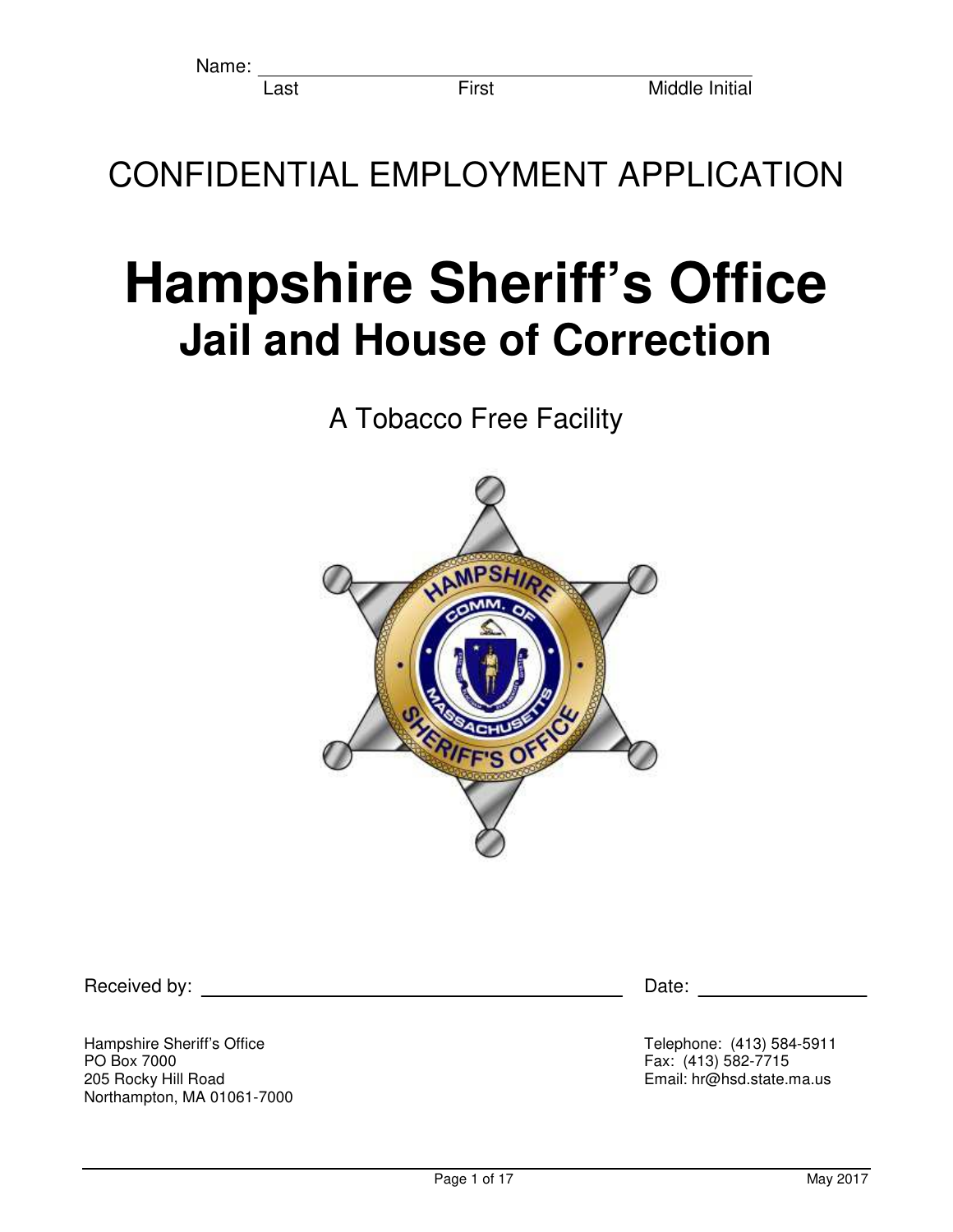Qualified applicants are considered for all positions without regard to race, color, religion, sex, national origin, age, marital status, sexual orientation or disability, which does not preclude the applicant from performing the essential function of the job with or without reasonable accommodation.

It is unlawful in Massachusetts to require or administer a lie detector test as a condition of employment or continued employment. An employer who violates this law shall be subject to criminal penalties and civil liability.

**INSTRUCTIONS**: Please read the Confidential Employment Application carefully and answer **EVERY** question in full. If you cannot answer or do not understand any part of this application, notify a member of the Hampshire Sheriff's Office Human Resources immediately. If you need additional space to complete an answer, please attach additional sheets containing the information to this application. In addition to the information required below, please provide any other information you think would be helpful to us in considering you for employment. You may exclude all information indicative of age, sex, race, religion, color, national origin, and disability.

#### **NOTE**

ANY FALSE STATEMENT OR OMISSION SHALL SUBJECT AN APPLICANT TO DISQUALIFICATION FROM FURTHER CONSIDERATION FOR EMPLOYMENT AND SHALL BE CONSIDERED JUSTIFICATION FOR IMMEDIATE **DISMISSAL**, IF DISCOVERED AT A LATER DATE.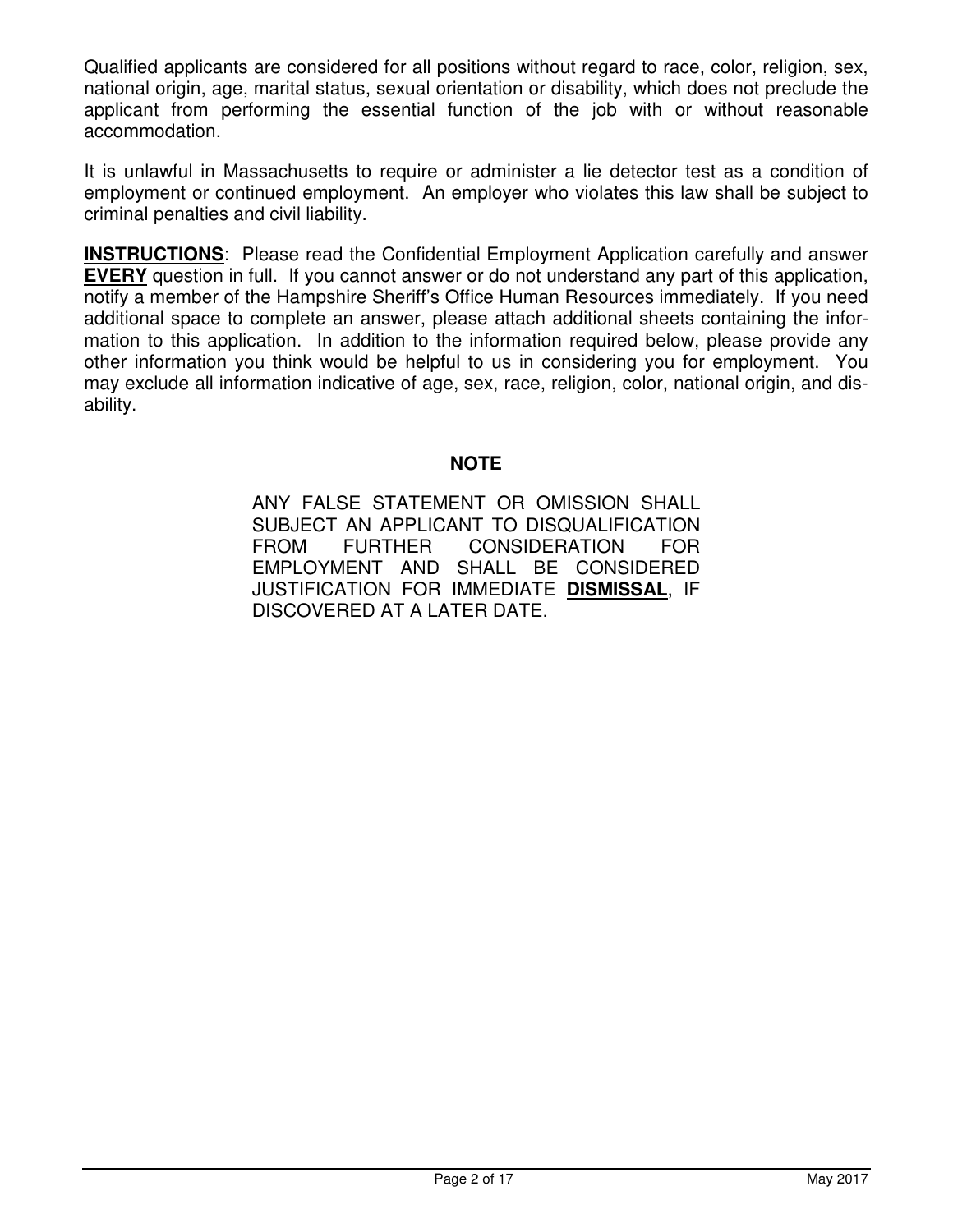#### **CONFIDENTIAL EMPLOYMENT APPLICATION**

| PLEASE PRINT LEGIBLY OR TYPE                                                                                                                                                                                                   |            |                 |                  | Date: <u>________________</u> |  |  |
|--------------------------------------------------------------------------------------------------------------------------------------------------------------------------------------------------------------------------------|------------|-----------------|------------------|-------------------------------|--|--|
| Name: Last First                                                                                                                                                                                                               |            |                 | $\overline{M}$   |                               |  |  |
| Have you ever used or been known by another name? [14] The contract of the contract of the contract of the contract of the contract of the contract of the contract of the contract of the contract of the contract of the con |            |                 |                  |                               |  |  |
|                                                                                                                                                                                                                                |            |                 |                  |                               |  |  |
|                                                                                                                                                                                                                                |            |                 |                  |                               |  |  |
|                                                                                                                                                                                                                                |            |                 |                  |                               |  |  |
|                                                                                                                                                                                                                                |            |                 |                  |                               |  |  |
|                                                                                                                                                                                                                                |            |                 |                  |                               |  |  |
| Are you a United States citizen?:                                                                                                                                                                                              | Yes $\Box$ | No <sub>1</sub> |                  |                               |  |  |
| Are you at least 20 years of age?:                                                                                                                                                                                             | Yes $\Box$ | No              |                  |                               |  |  |
| Have you ever filed an application here before?: Yes [                                                                                                                                                                         |            | No $\square$    |                  |                               |  |  |
| Have you ever been employed here before?: Yes $\Box$                                                                                                                                                                           |            | No $\square$    |                  |                               |  |  |
| Are you available to work: Full-time $\Box$ Part-time $\Box$                                                                                                                                                                   |            |                 | Temporary $\Box$ | Contractual $\Box$            |  |  |
|                                                                                                                                                                                                                                |            |                 |                  |                               |  |  |
| How were you referred to us?                                                                                                                                                                                                   |            |                 |                  |                               |  |  |
| Newspaper ad: __________________________________Online Job Posting: ________________________________                                                                                                                           |            |                 |                  |                               |  |  |
|                                                                                                                                                                                                                                |            |                 |                  |                               |  |  |
| HSO Website: ___________________________________Other: __________________________                                                                                                                                              |            |                 |                  |                               |  |  |
|                                                                                                                                                                                                                                |            |                 |                  |                               |  |  |
| What is your minimum annual salary requirement: $\frac{1}{2}$                                                                                                                                                                  |            |                 |                  |                               |  |  |
|                                                                                                                                                                                                                                |            |                 |                  |                               |  |  |
|                                                                                                                                                                                                                                |            |                 |                  |                               |  |  |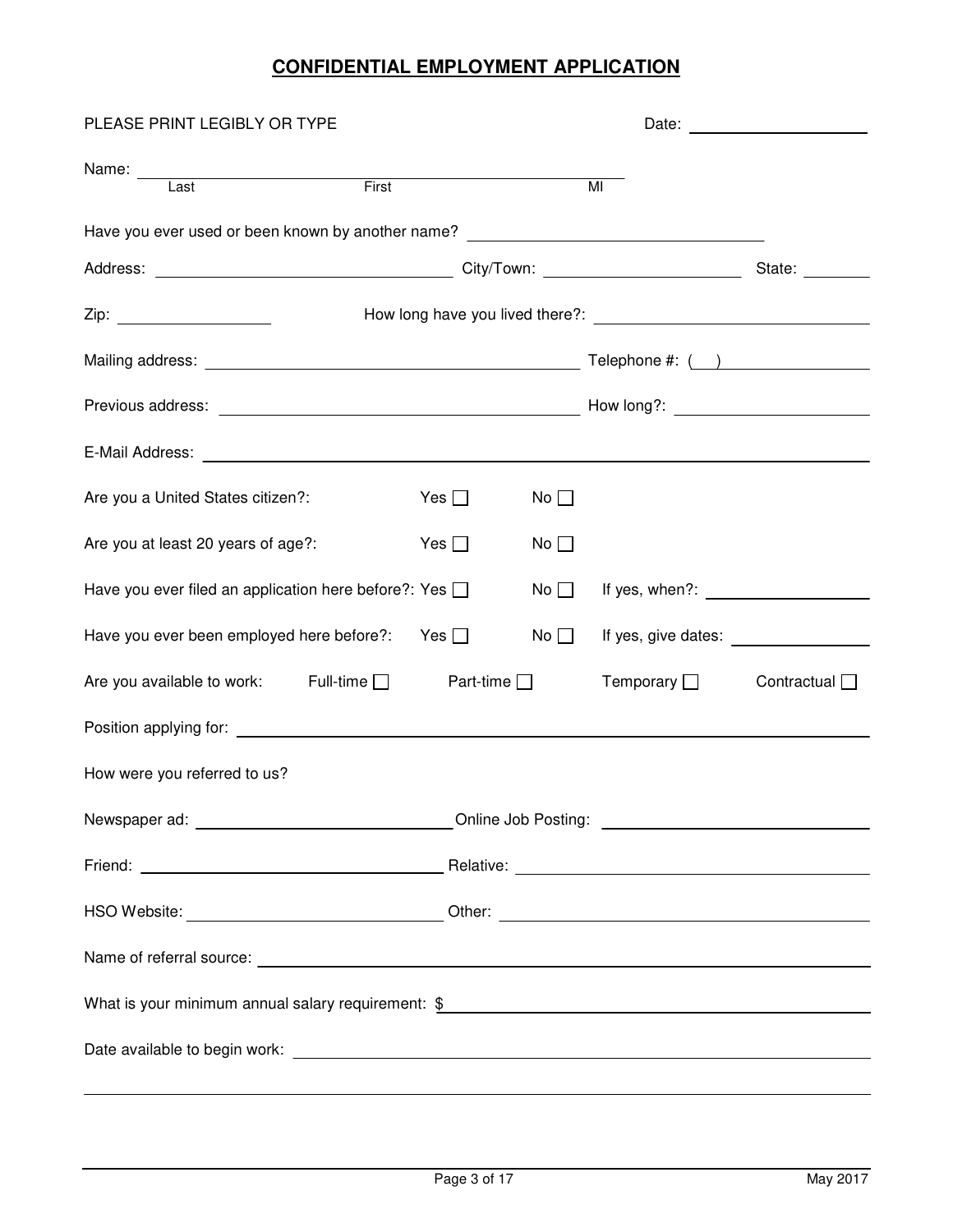#### **EDUCATIONAL BACKGROUND**

| <b>TYPE OF SCHOOL</b>                                             | <b>NAME AND ADDRESS</b> | <b>HOW MANY</b><br><b>YEARS</b><br><b>COMPLETED</b> | <b>GRADUATED</b><br><b>YES</b> | <b>No</b> | <b>COURSE OR MAJOR</b> | DEGREE/<br><b>MAJOR</b> |
|-------------------------------------------------------------------|-------------------------|-----------------------------------------------------|--------------------------------|-----------|------------------------|-------------------------|
| Grammar or<br>Grade School                                        |                         |                                                     | Π                              | П         |                        |                         |
| High School                                                       |                         |                                                     | $\mathcal{L}_{\mathcal{A}}$    | $\Box$    |                        |                         |
| College                                                           |                         |                                                     | П                              | П         |                        |                         |
| Graduate<br>School                                                |                         |                                                     |                                | П         |                        |                         |
| <b>Business or</b><br><b>Trade School</b>                         |                         |                                                     |                                | П         |                        |                         |
| Other education<br>or special<br>training                         |                         |                                                     |                                | П         |                        |                         |
| Name or class of any certificate, license or rating you may hold: |                         |                                                     |                                |           |                        |                         |

Describe specialized training, apprenticeship, skills, and extra curricular activities: \_\_\_\_\_\_\_\_\_\_\_\_\_\_\_\_\_\_\_\_\_\_

Honors received:

l

 $\overline{a}$ 

State any additional information you feel may be helpful to us in considering your application (use additional sheets if necessary):

List any languages, other than English, that you speak, read write etc.:

List professional trade, business, or civic activities, and offices held:

List certificates and licenses you hold: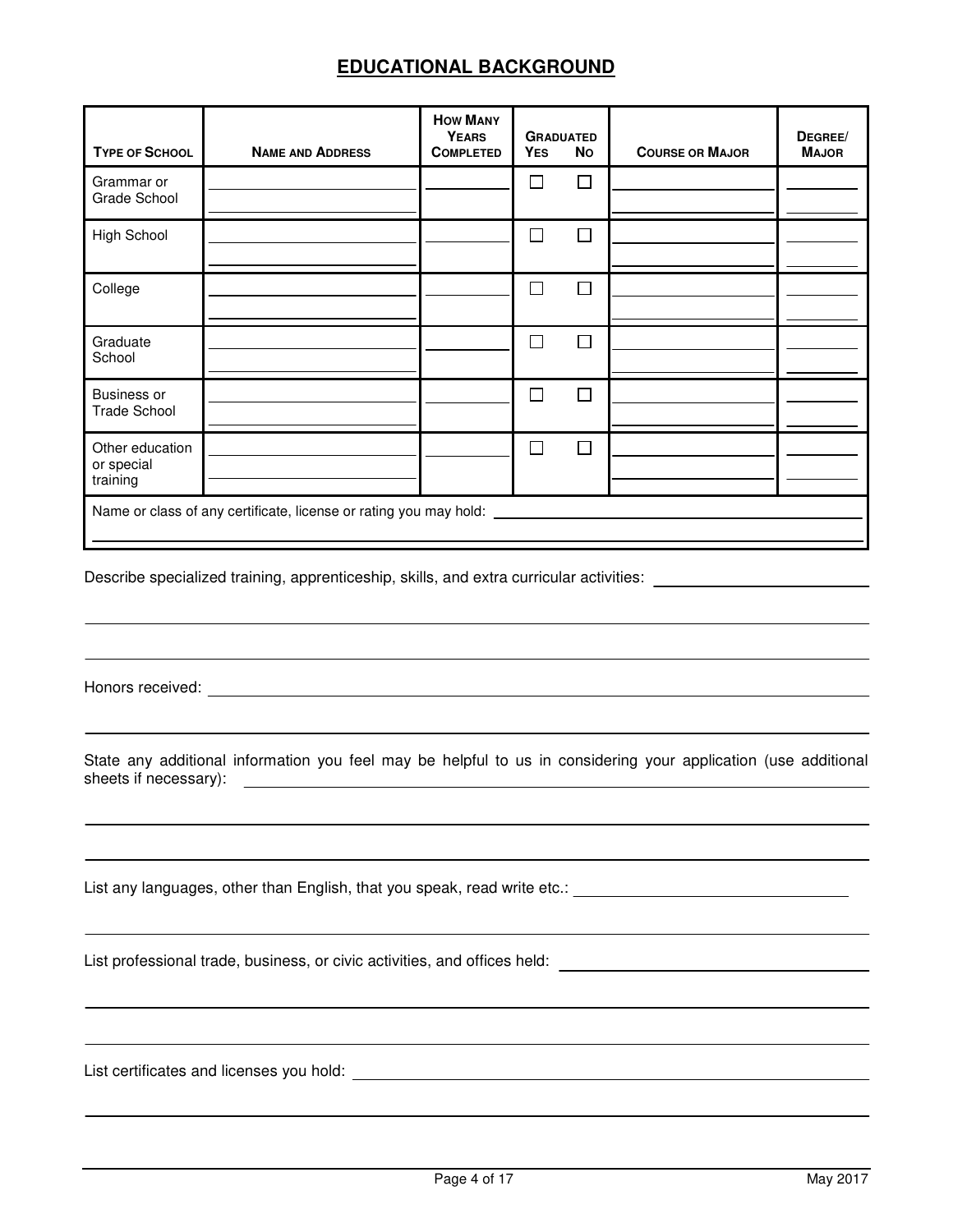#### **MILITARY EXPERIENCE**

| Have you ever served in the U.S. armed forces? Yes $\Box$                                                                                                                                                                                             |                           | $No$ $\Box$ |  |
|-------------------------------------------------------------------------------------------------------------------------------------------------------------------------------------------------------------------------------------------------------|---------------------------|-------------|--|
|                                                                                                                                                                                                                                                       |                           |             |  |
|                                                                                                                                                                                                                                                       |                           |             |  |
| Under what conditions were you discharged? Honorable $\Box$ Less Than Honorable $\Box$                                                                                                                                                                |                           |             |  |
|                                                                                                                                                                                                                                                       |                           |             |  |
|                                                                                                                                                                                                                                                       |                           |             |  |
|                                                                                                                                                                                                                                                       |                           |             |  |
| Are you a U.S. Veteran?<br>$\mathsf{Yes} \ \Box \qquad \mathsf{No} \ \Box$                                                                                                                                                                            |                           |             |  |
|                                                                                                                                                                                                                                                       | <b>EMPLOYMENT HISTORY</b> |             |  |
|                                                                                                                                                                                                                                                       |                           |             |  |
| List present or most recent employer first. List all full-time and part-time employment held in the past ten (10)<br>years. You may include any verified work performed on a volunteer basis. Continue on a separate sheet of<br>paper, if necessary. |                           |             |  |
|                                                                                                                                                                                                                                                       |                           |             |  |
|                                                                                                                                                                                                                                                       |                           |             |  |
| Telephone $\#$ ( ) Employed from: $\qquad \qquad$ (mo./yr.) to: $\qquad \qquad$ (mo./yr.)                                                                                                                                                             |                           |             |  |
|                                                                                                                                                                                                                                                       |                           |             |  |
|                                                                                                                                                                                                                                                       |                           |             |  |
|                                                                                                                                                                                                                                                       |                           |             |  |
|                                                                                                                                                                                                                                                       |                           |             |  |
|                                                                                                                                                                                                                                                       |                           |             |  |
|                                                                                                                                                                                                                                                       |                           |             |  |
|                                                                                                                                                                                                                                                       |                           |             |  |
|                                                                                                                                                                                                                                                       |                           |             |  |
| DO NOT CONTACT: $\Box$                                                                                                                                                                                                                                |                           |             |  |
|                                                                                                                                                                                                                                                       |                           |             |  |
|                                                                                                                                                                                                                                                       |                           |             |  |
|                                                                                                                                                                                                                                                       |                           |             |  |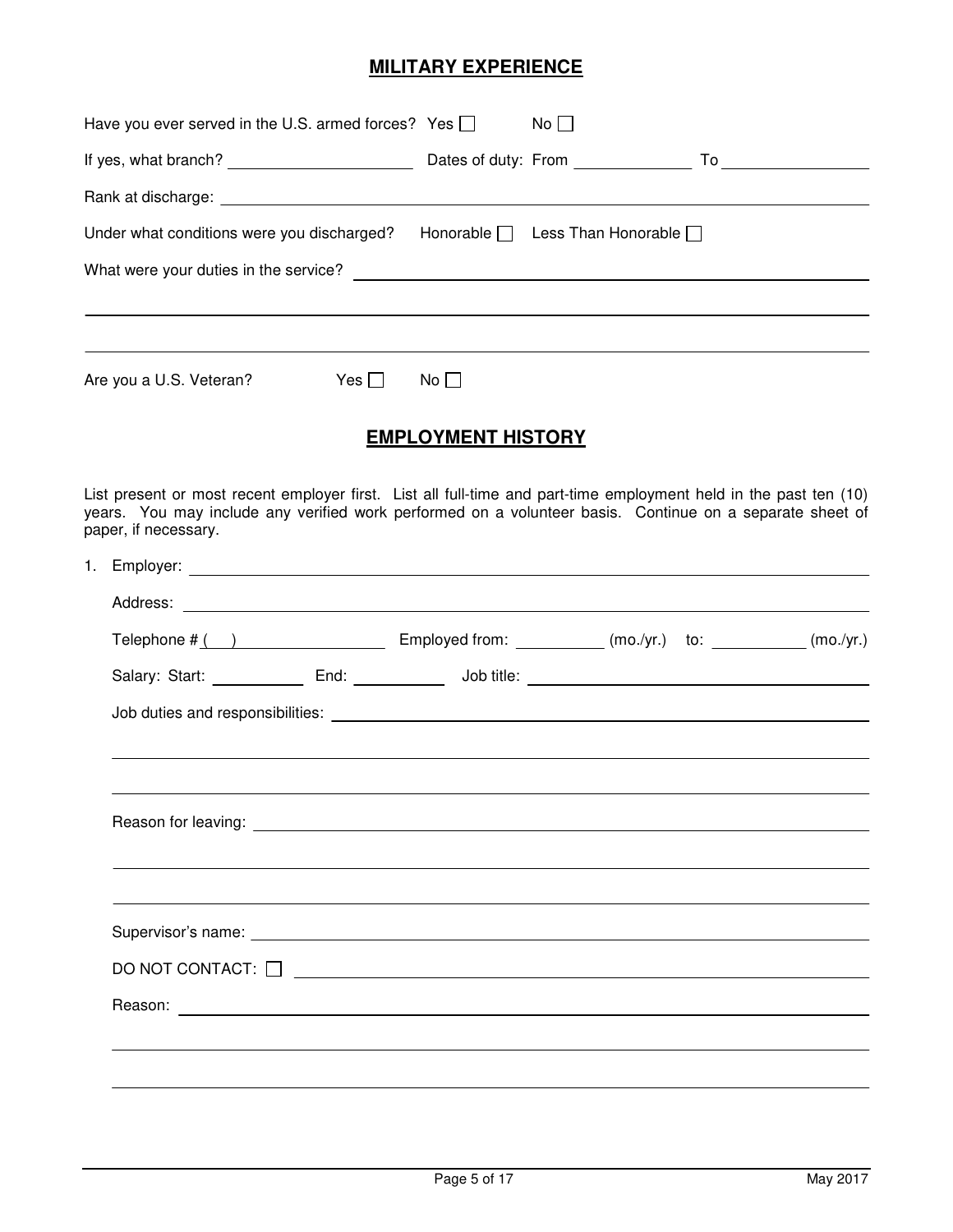2. Employer:

|  |                        | Telephone $\#$ ( ) Employed from: __________ (mo./yr.) to: ________ (mo./yr.)                   |  |
|--|------------------------|-------------------------------------------------------------------------------------------------|--|
|  |                        |                                                                                                 |  |
|  |                        |                                                                                                 |  |
|  |                        |                                                                                                 |  |
|  |                        |                                                                                                 |  |
|  |                        |                                                                                                 |  |
|  |                        | DO NOT CONTACT: $\Box$                                                                          |  |
|  |                        |                                                                                                 |  |
|  |                        |                                                                                                 |  |
|  |                        |                                                                                                 |  |
|  |                        |                                                                                                 |  |
|  |                        | Telephone $\#$ ( ) Employed from: $\frac{1}{2}$ (mo./yr.) to: $\frac{1}{2}$ (mo./yr.) (mo./yr.) |  |
|  |                        |                                                                                                 |  |
|  |                        |                                                                                                 |  |
|  |                        |                                                                                                 |  |
|  |                        |                                                                                                 |  |
|  |                        |                                                                                                 |  |
|  | DO NOT CONTACT: $\Box$ |                                                                                                 |  |
|  |                        |                                                                                                 |  |
|  |                        |                                                                                                 |  |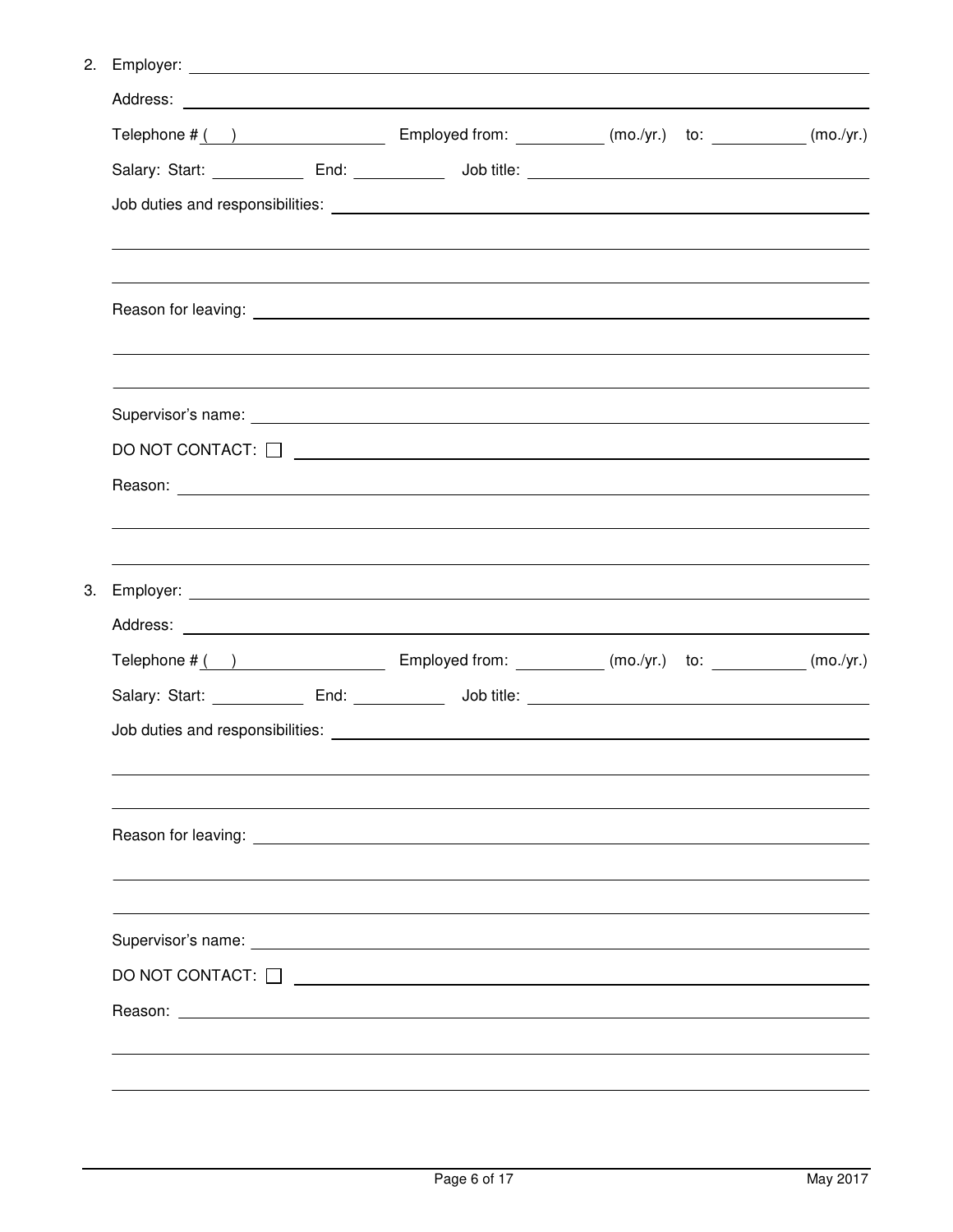|  | Employer: |  |
|--|-----------|--|
|--|-----------|--|

| DO NOT CONTACT: $\Box$ |  |  |  |
|------------------------|--|--|--|
|                        |  |  |  |
|                        |  |  |  |

Has any of the following happened to you in the last ten (10) years?

- 1. **Fired from job.**
- 2.  $\Box$  Quit a job after being told you would be fired.
- 3.  $\Box$  Left a job by mutual agreement following allegations of misconduct.
- 4.  $\Box$  Left a job by mutual agreement following allegations of unsatisfactory performance.
- $5.$   $\Box$  Left a job for other reason under unfavorable circumstances.

Use the numbers above under "code" to explain the reason your employment was ended.

| DATE (MO./YR.) | <b>CODE</b> | <b>EMPLOYER NAME &amp; ADDRESS</b> |
|----------------|-------------|------------------------------------|
|                |             |                                    |
|                |             |                                    |
|                |             |                                    |
|                |             |                                    |
|                |             |                                    |
|                |             |                                    |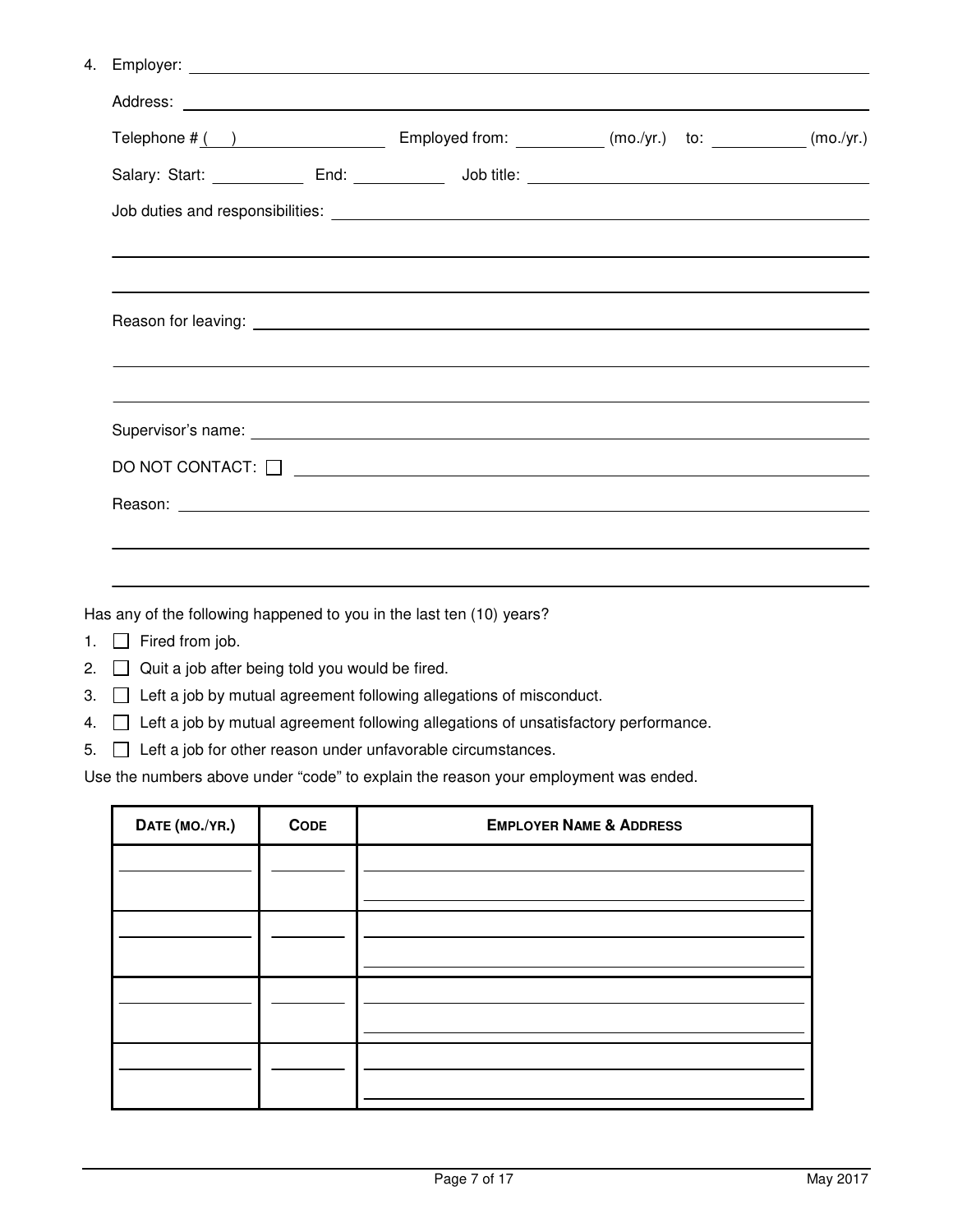If "yes", begin with the most recent occurrence and go backwards, providing date fired, quit, or left, and employer identity and a detailed explanation for each instance.

| Provide all details below. Use more pages as needed.                                                                                                                                                                                                                        |         |       |
|-----------------------------------------------------------------------------------------------------------------------------------------------------------------------------------------------------------------------------------------------------------------------------|---------|-------|
|                                                                                                                                                                                                                                                                             |         |       |
| Are you presently on lay off and subject to recall?                                                                                                                                                                                                                         | Yes I I | No II |
| Should you be offered employment, would you consent to a medical examination, as a condition of employment,<br>conducted solely for the purpose of determining whether you are, with reasonable accommodation, capable of<br>performing the essential functions of the job? | Yes I I | $No$  |
| Person to be notified in case of emergency                                                                                                                                                                                                                                  |         |       |
| Name: Name: Name: Name: Name: Name: Name: Name: Name: Name: Name: Name: Name: Name: Name: Name: Name: Name: Name: Name: Name: Name: Name: Name: Name: Name: Name: Name: Name: Name: Name: Name: Name: Name: Name: Name: Name:                                               |         |       |
|                                                                                                                                                                                                                                                                             |         |       |
| Telephone #: ()                                                                                                                                                                                                                                                             |         |       |

#### **Professional References: (Not relatives)**

| NAME/OCCUPATION | <b>ADDRESS</b> | TELEPHONE/EMAIL |
|-----------------|----------------|-----------------|
|                 |                |                 |
|                 |                |                 |
|                 |                |                 |
|                 |                |                 |
|                 |                |                 |
|                 |                |                 |
|                 |                |                 |
|                 |                |                 |
|                 |                |                 |
|                 |                |                 |
|                 |                |                 |
|                 |                |                 |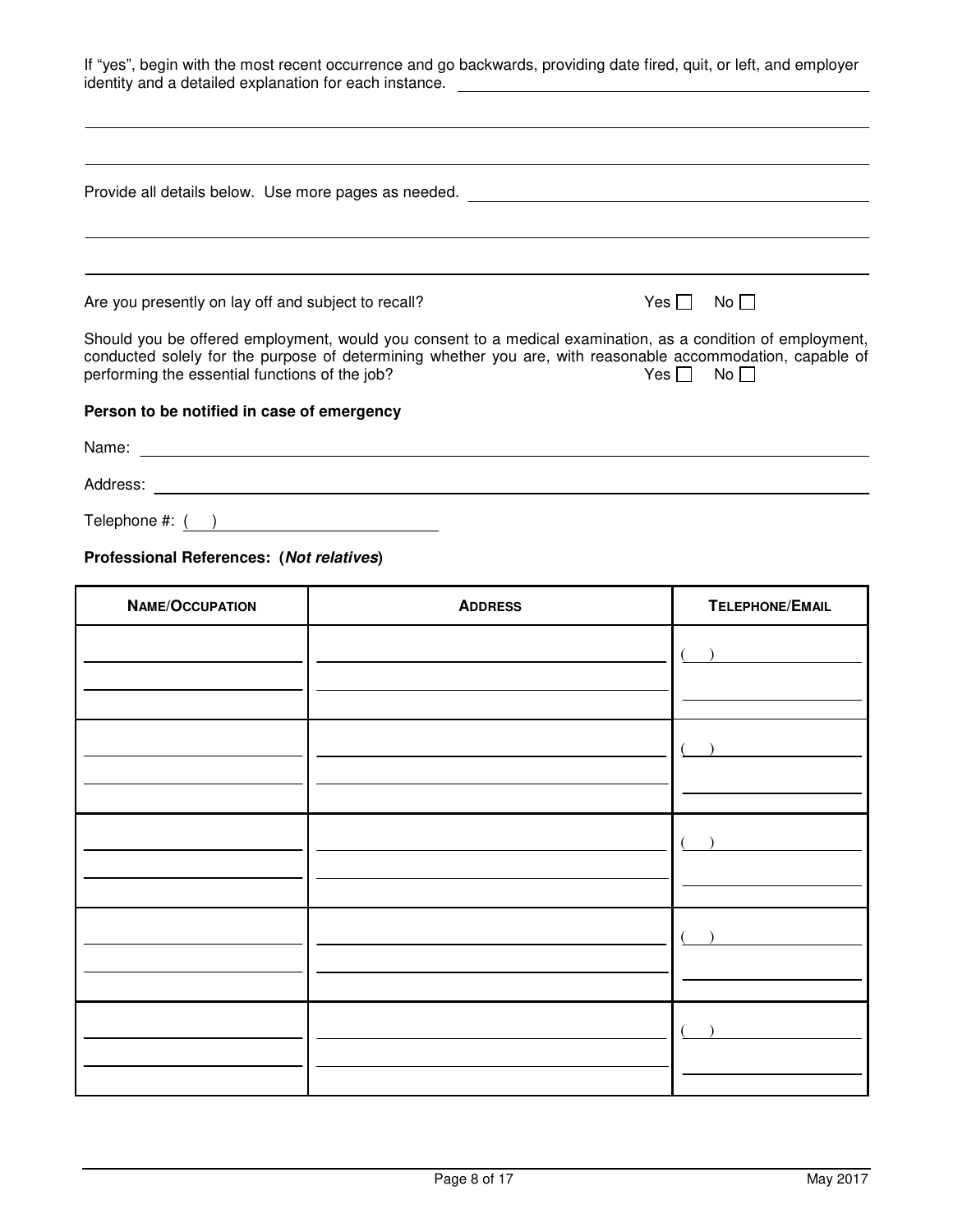You will be required to produce documentation to establish your identity and your authorization to work in the United States in accordance with the immigration reform and control act of 1986.

#### **SEALED RECORD NOTICE: READ CAREFULLY**

 $\overline{a}$ 

An applicant for employment with a sealed record on file with the Commissioner of Probation may answer "no record" with respect to an inquiry herein relative to prior arrests, criminal court appearances, or convictions.

In addition, any applicant for employment may answer "no record" with respect to any inquiry relative to prior arrests, court appearance, and adjudication in all cases of delinquency or as a child in need of services, which did not result in a complaint transferred to the superior court for criminal prosecution.

Please provide the following information unless it has been officially annulled, expunged, or sealed by a court:

| Have you ever been convicted of a felony?                                                                                                                                                                                 | $Yes \Box$ | No II |
|---------------------------------------------------------------------------------------------------------------------------------------------------------------------------------------------------------------------------|------------|-------|
|                                                                                                                                                                                                                           |            |       |
|                                                                                                                                                                                                                           |            |       |
|                                                                                                                                                                                                                           |            |       |
| Were you ever imprisoned for a felony conviction?                                                                                                                                                                         | Yes        | $No$  |
|                                                                                                                                                                                                                           |            |       |
|                                                                                                                                                                                                                           |            |       |
|                                                                                                                                                                                                                           |            |       |
| Were you convicted of a misdemeanor within the past five (5) years with the exception of a first conviction or<br>drunkenness, simple assault, speeding, minor traffic violations, affray or disturbance of the<br>peace? | Yes $\Box$ | $No$  |
| If yes, provide full details:                                                                                                                                                                                             |            |       |
|                                                                                                                                                                                                                           |            |       |
|                                                                                                                                                                                                                           |            |       |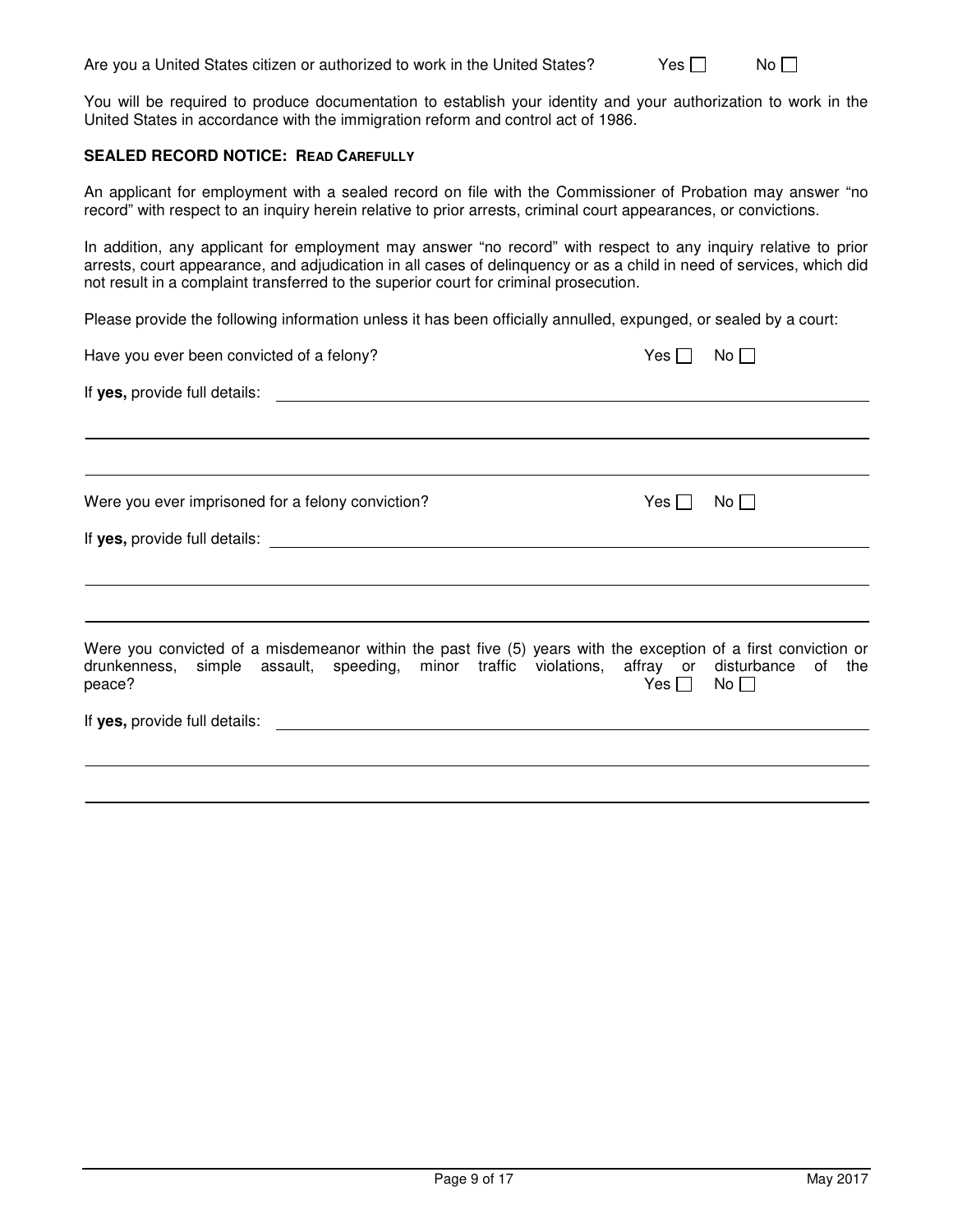#### **PRISON RAPE ELIMINATION ACT (PREA)**

The HJHC shall consider any incidents of sexual harassment in determining whether to hire or promote anyone, or to enlist the services of any contractor, who may have contact with inmates. **115.17 (b)**

The HJHC shall not hire or promote anyone who may have contact with inmates, and shall not enlist the services of any contractor who may have contact with inmates who: **115.17 (a)**

| Have you ever engaged in sexual abuse in a prison, jail, lockup, community confinement facility, juvenile |                    |  |
|-----------------------------------------------------------------------------------------------------------|--------------------|--|
| facility or other institution (as defined in 42 U.S.C. 1997)? 115.17 (a) (1)                              | $Yes \Box No \Box$ |  |

Have you ever been convicted of engaging or attempting to engage in sexual activity in the community facilitated by force, overt or implied threats of force, or coercion, or if the victim did not consent or was unable to consent or refuse?  $115.17$  (a) (2) Yes  $\Box$  No  $\Box$ 

Have you been civilly or administratively adjudicated to have engaged in the activity described in the question above? **115.17 (a) (3)** Yes No D

Material omissions regarding such misconduct, or the provision of materially false information, shall be grounds for termination. **115.17 (g)**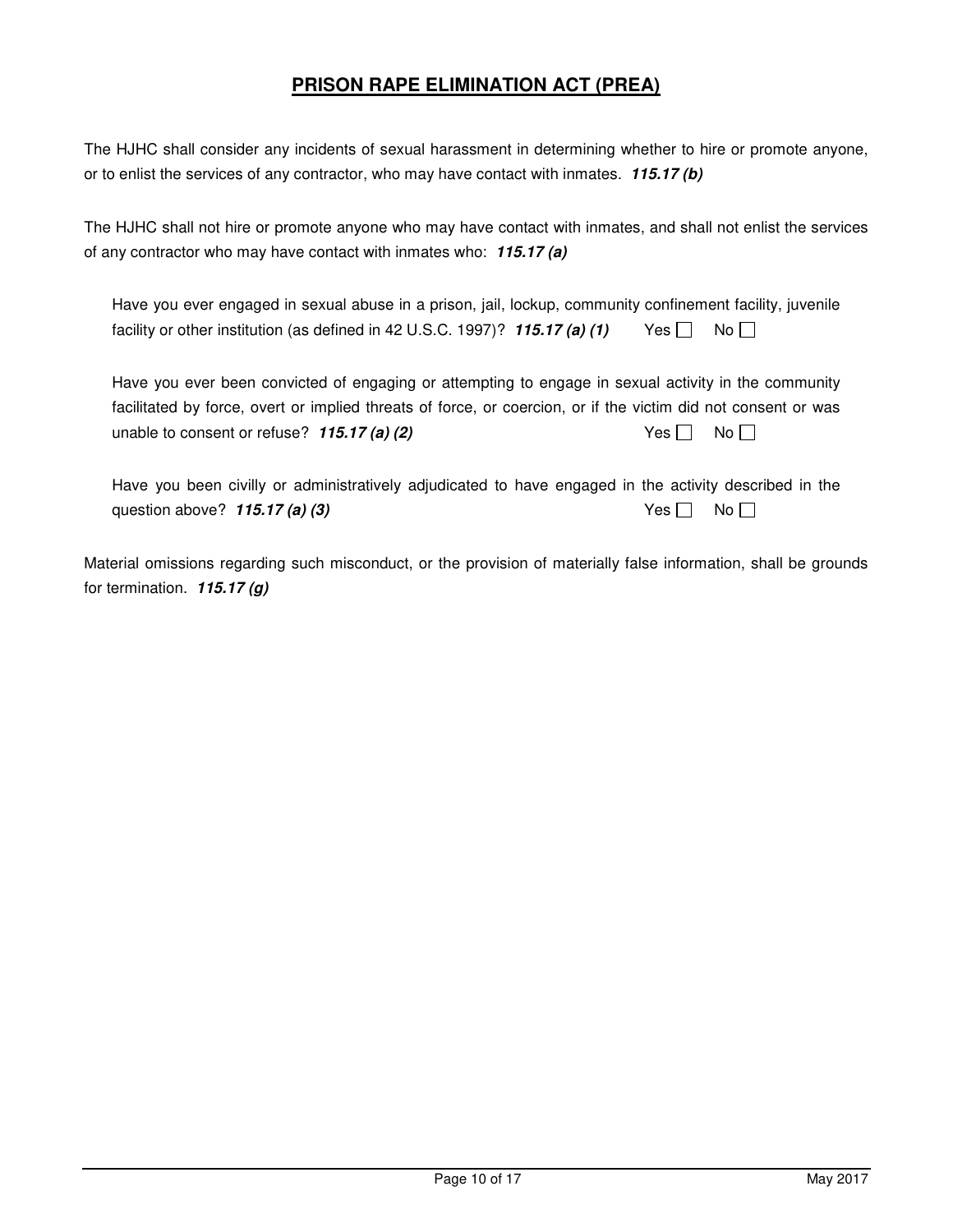### **AGREEMENT**

I understand that as a prerequisite to being hired, I will undergo a Criminal Offender Record Information (CORI) background check. This information is protected from disclosure of MGL Chapter 6 Section 172, and is confidential, and/or privileged.

I hereby affirm that I have read and understand this application and that the information, which I have provided on this application (and accompanying resume, if any) is true and complete to the best of my knowledge. I agree that any omission or falsified information shall subject me to disqualification from further consideration for employment and shall be considered justification for my immediate dismissal if discovered at a later date.

I hereby authorize all persons, schools, current employer(s) (if applicable) and previous employers and other organizations named in this application (and accompanying resume, if any) to provide Hampshire Sheriff's Office with any relevant information that may be helpful in arriving at an employment decision. I hereby release, indemnify and hold harmless said persons and entities and the Hampshire Sheriff's Office from any and all liability for providing and/or using this information.

Signature

Date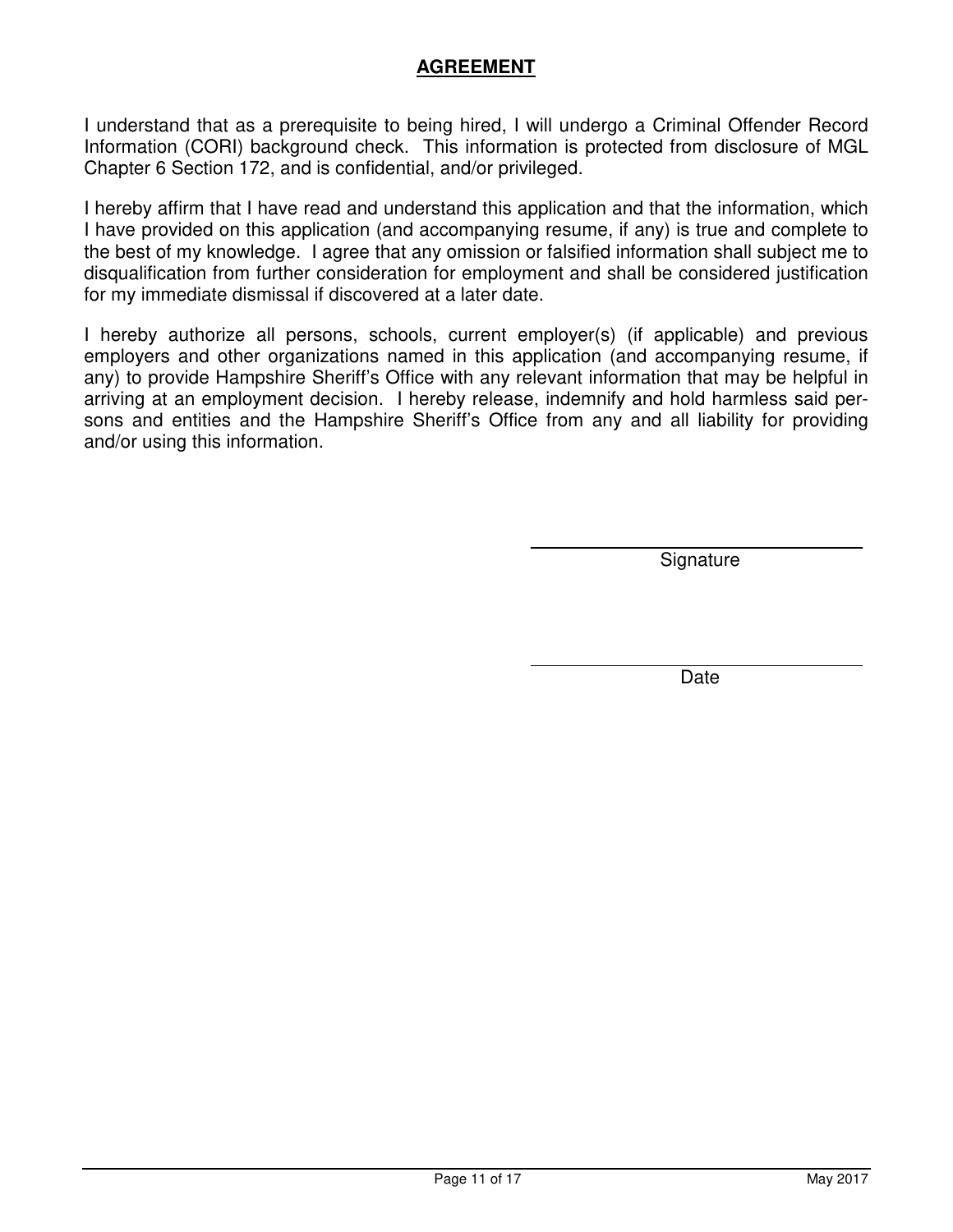#### **EQUAL OPPORTUNITY/AFFIRMATIVE ACTION DATA RECORD**

#### **CONFIDENTIAL**

The Hampshire Sheriff's Office is committed in spirit as well as in action to abide by all laws dealing with equal employment opportunity. It is our policy to guarantee equal employment opportunities for all qualified persons without regard to their age, race, creed, color, national origin, ancestry, marital status, gender, military status, sexual orientation, or disability, which can be reasonably accommodated.

Further, the Hampshire Sheriff's Office will act in good faith to affirmatively recruit and consider for promotion, individuals in protected categories. Age, race, creed, color, national origin, ancestry, marital status, gender, military status, sexual orientation, or disability are not factors in employment, promotion, transfer, compensation, lay-off, disciplining and termination.

In order to effectively monitor the success of our recruitment and employment efforts, it is requested that you provide the following information. Please submit this form with your application or resume to: Hampshire Sheriff's Department, P.O. Box 7000, Northampton, MA 01061.

**The completion of this Data Record is voluntary. If you choose to volunteer the requested information please note that all Affirmative Action Data Records are kept confidential. Your cooperation is voluntary. Inclusion or exclusion of any affirmative action data will not jeopardize or adversely affect any employment decision.** 

#### **(PLEASE PRINT)**

| Name:                 | Date: |  |
|-----------------------|-------|--|
| Position Applied For: |       |  |
| Department:           |       |  |

 $\Box$  I decline to volunteer the requested information

#### **ETHNIC DATA**:

The categories below should not be interpreted as scientific or anthropological in nature. They were developed by the Federal government to provide for the collection and use of compatible and exchangeable ethnic data by Federal agencies: (**Check One**)

- $\Box$  White (a person not of Hispanic origin, having origins in any of the original peoples of Europe, North Africa, or the Middle East.)
- $\Box$  American Indian or Alaska Native (a person having origins in any of the original peoples of North America and who maintains a cultural identification through tribal affiliation or community recognition.)
- $\Box$  Asian or Pacific Islander (a person having origins in any of the original peoples of the Far East, Southeast Asia, the Indian subcontinent or the Pacific Islands.)
- $\Box$  Black (a person not of Hispanic origin, having origins in any of the Black racial groups of Africa.)
- $\Box$  Cape Verdean (a person not of Hispanic origin, having origins in any of the peoples of the Cape Verde Islands.)
- Hispanic (a person of Mexican, Puerto Rican, Cuban, Central American, South American or other Spanish culture or origin, regardless of race.)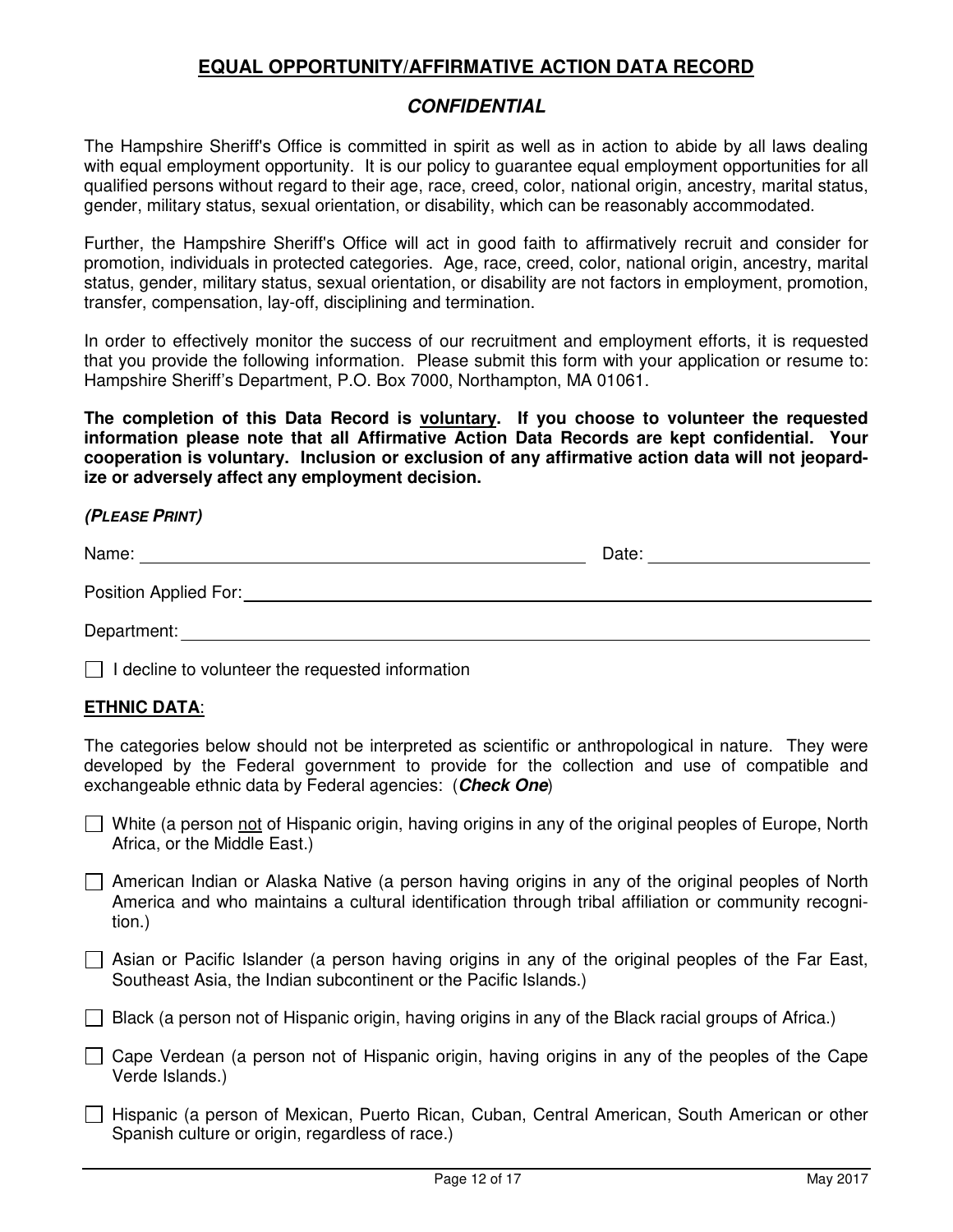#### **SEX:**

Female  $\Box$  Male  $\Box$  Other  $\Box$ 

#### **VETERAN STATUS:**

| Vietnam Era Veteran? | Yes $\Box$ | $No \Box$ |
|----------------------|------------|-----------|
| Other Veteran?       | Yes $\Box$ | $No \Box$ |

#### **MILITARY STATUS DEFINITIONS:**

#### **Veteran of The Vietnam Era**

A Veteran of the Vietnam era is a person who:

- (A) served on active duty for a period of more than 180 days and was discharged or released there from with other than a dishonorable discharge. If any part of such active duty occurred: (1) in the Republic of Vietnam between February 28, 1961, and May 7, 1975; or (2) between August 5, 1964, and May 7, 1975, in all other cases; or
- (B) was discharged or released from active duty for a service connected disability if any part of such active duty was performed: (1) in the Republic of Vietnam between February 28, 1961, and May 7, 1975; or (2) between August 5, 1964, and May 7, 1975, in all other cases.

#### **Other Veteran**

Any other Veteran who served on active duty during a war or in a campaign or expedition for which a campaign badge has been authorized.

 $\Box$  Person with a disability  $*$ 

A disability means a physical or mental impairment which substantially limits one or more major life activities; a record of such impairment; or being regarded as having such an impairment. ("Major Life Activities" includes but is not limited to functions such as caring for one's self, performing manual tasks, walking, seeing, hearing, speaking, breathing, learning, and working.)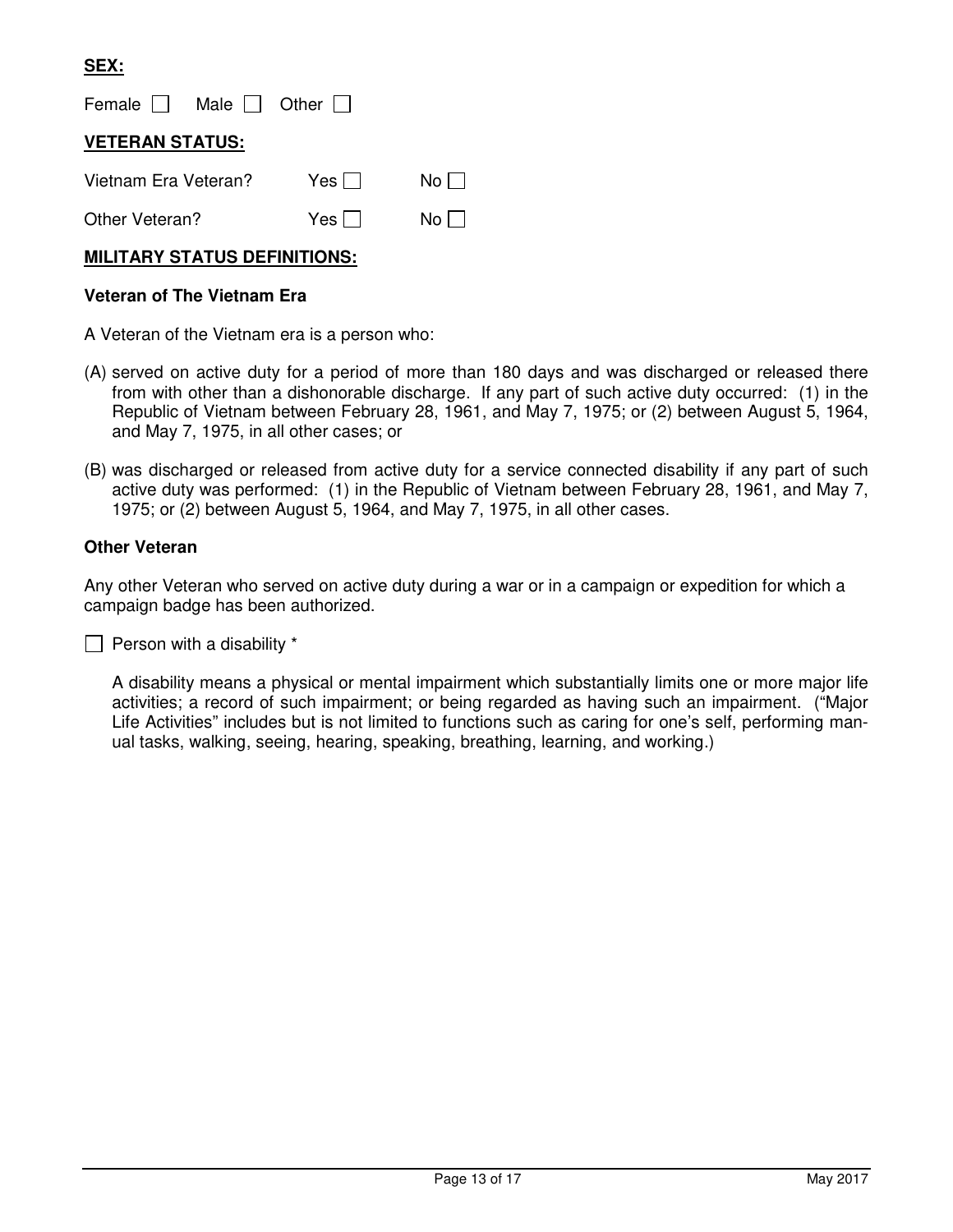The undersigned applicant acknowledges and agrees that, if I am hired, I must complete the mandated recruit Basic Correctional Officers training program within the first year from the date of hire as a condition of continued employment.

Print Name of Applicant Date **Date** 

Signature of Applicant

**(Correctional Personnel Only)**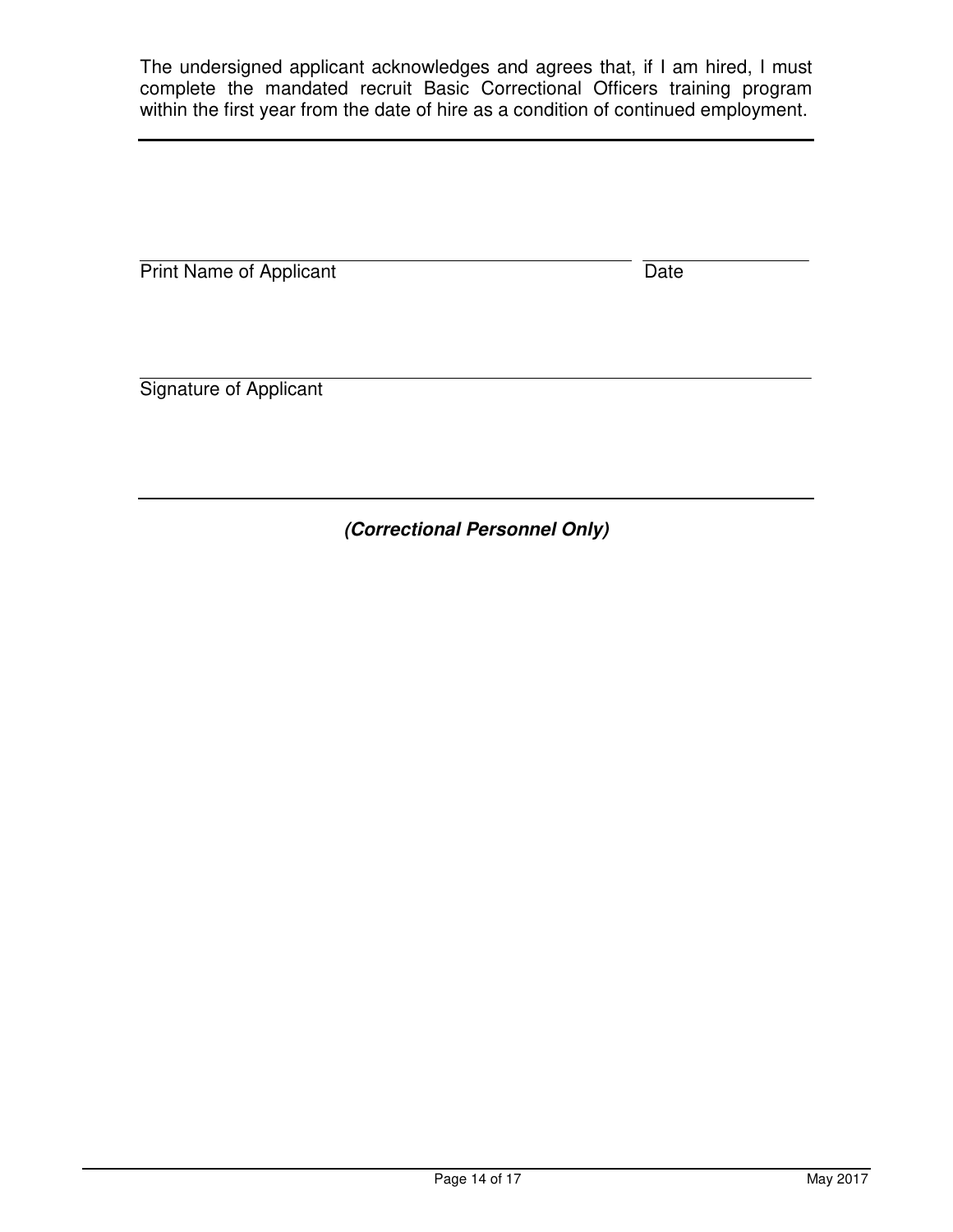# **DRUG SCREENING CONSENT FORM**

I understand and agree that as a condition of my employment at the Hampshire Jail and House of Correction, I will be required to take a pre-employment drug screening. I may also be required to have drug tests from time to time, which I must pass to rule out drug use.

Signature of Applicant

Date

 $\overline{a}$ 

 $\overline{a}$ 

# **PROHIBITION OF POSSESSION OF TOBACCO PRODUCTS<sup>1</sup> ACKNOWLEDGEMENT FORM**

In order to create and maintain a safe and healthy environment within the facility, the Hampshire Sheriff's Office at the Hampshire Jail and House of Correction prohibits the possession of tobacco products as defined in MGL Ch. 270 Crimes Against Public Health, §  $22.1$ 

Use of tobacco products<sup>1</sup> on facility grounds, or within facility buildings or vehicles is also prohibited. This includes staff, inmates, contractors, visitors and volunteers, excluding those medications prescribed by a physician or used for smoking cessation

Pursuant to M.G.L. c. 270, § 22, (3) smoking is prohibited in the state house or in a public building or in a vehicle or vessel, owned, leased, or otherwise operated by the Commonwealth of Massachusetts or in a political subdivision thereof, or in a space occupied by a state agency or department of the Commonwealth which is located in another building, including a private office in a building or space mentioned in this sentence.

Signature of Applicant

**Date** 

 $\overline{a}$ 

 $\overline{a}$ 

<sup>1</sup> "Smoking" or "smoke", the lighting of a cigar, cigarette, pipe or other tobacco product or possessing a lighted cigar, cigarette, pipe or other tobacco or non-tobacco product designed to be combusted and inhaled.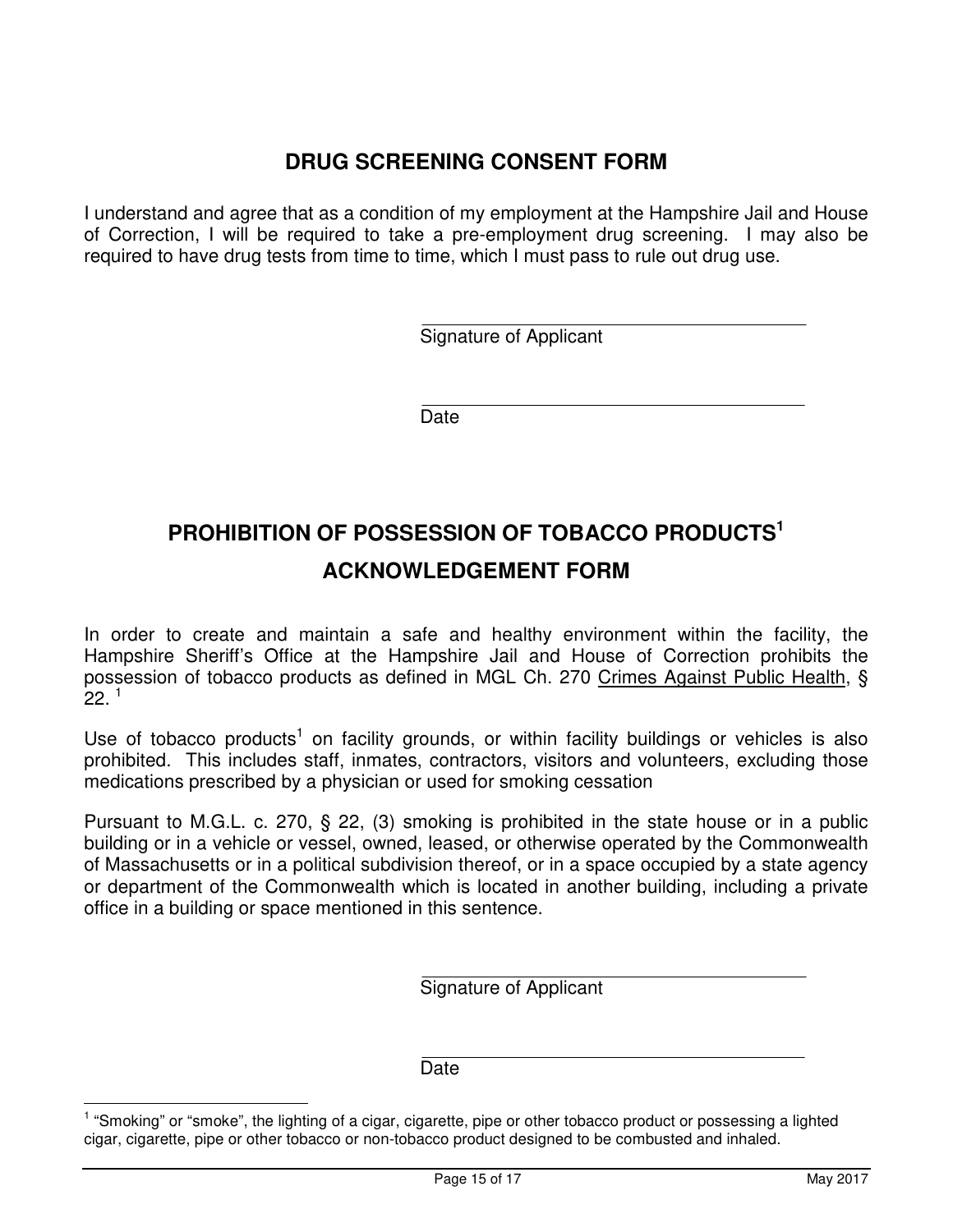MASSACHUSETTS GENERAL LAWS

PART IV – CRIMES, PUNISHMENTS AND PROCEEDINGS IN CRIMINAL CASES (Chapters 263 through 280)

TITLE I – CRIMES AND PUNISHMENTS

CHAPTER 268A – CONDUCT OF PUBLIC OFFICIALS AND EMPLOYEES

Section 6B – Candidates for employment as state employee; disclosure of relation to state employee

[Text of section added by 2011, 93. Sec. 118 effective July 1, 2011. See 2011, 93, Sec. 138.]

Section 6B. Each candidate for employment as a state employee shall be required by the hiring authority as part of the application process to disclose, in writing, the names of any state employee who is related to the candidate as: spouse, parent, child or sibling or the spouse of the candidate's parent, child or sibling.

The contents of a disclosure received under this section from an employee when such employee was a candidate shall be considered public records under section 7 of chapter 4 and chapter 66.

All disclosures made by applicants hired by a state agency shall be made available for public inspection to the extent permissible by law by the official with whom such disclosure has been filed.